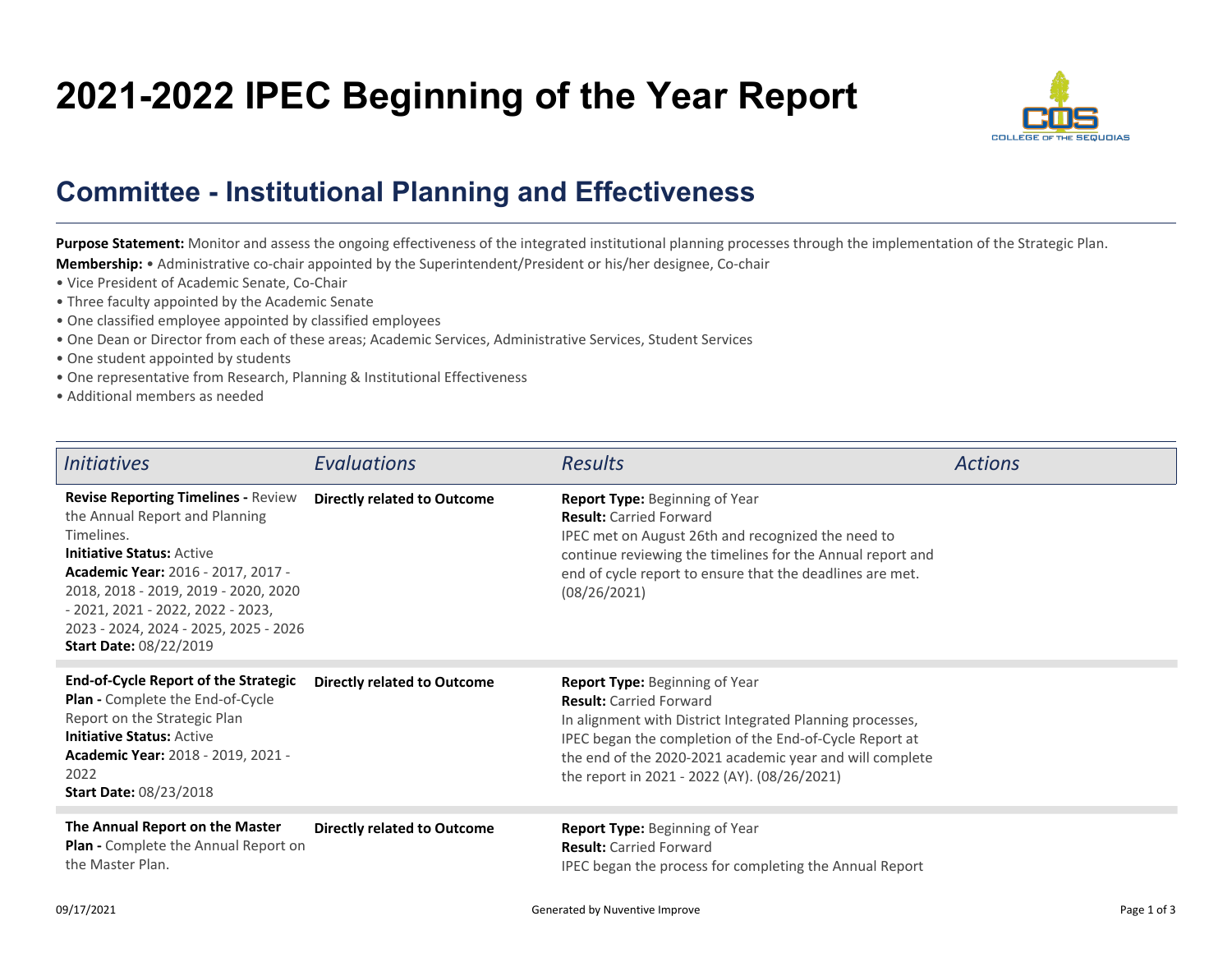| <b>Initiatives</b>                                                                                                                                                                                                                                                                                                                                                                                                                                                             | <b>Evaluations</b>                 | <b>Results</b>                                                                                                                                                                                                                                                                                                                                              | <b>Actions</b> |
|--------------------------------------------------------------------------------------------------------------------------------------------------------------------------------------------------------------------------------------------------------------------------------------------------------------------------------------------------------------------------------------------------------------------------------------------------------------------------------|------------------------------------|-------------------------------------------------------------------------------------------------------------------------------------------------------------------------------------------------------------------------------------------------------------------------------------------------------------------------------------------------------------|----------------|
| <b>Initiative Status: Active</b><br><b>Academic Year: 2015 - 2016, 2016 -</b><br>2017, 2017 - 2018, 2018 - 2019, 2019<br>- 2020, 2020 - 2021, 2021 - 2022,<br>2022 - 2023, 2023 - 2024, 2024 -<br>2025, 2025 - 2026, 2026 - 2027, 2027<br>- 2028, 2028 - 2029, 2029 - 2030<br><b>Start Date: 09/10/2015</b>                                                                                                                                                                    | <b>Directly related to Outcome</b> | on the Master Plan (2020 - 2021) in spring 2021 and will<br>complete the process in the fall of 2021. (08/26/2021)                                                                                                                                                                                                                                          |                |
| Routine Business - Complete routine  Directly related to Outcome<br>business (posting Agendas, Recording<br>Meeting Minutes, etc.).<br><b>Initiative Status: Active</b><br>Academic Year: 2013 - 2014, 2014 -<br>2015, 2015 - 2016, 2016 - 2017, 2017<br>$-2018$ , 2018 $-2019$ , 2019 $-2020$ ,<br>2020 - 2021, 2021 - 2022, 2022 -<br>2023, 2023 - 2024, 2024 - 2025, 2025<br>- 2026, 2026 - 2027, 2027 - 2028,<br>2028 - 2029, 2029 - 2030<br><b>Start Date: 11/06/2013</b> |                                    | Report Type: Beginning of Year<br><b>Result: Carried Forward</b><br>Agendas and minutes will be posted in a timely manner, as<br>well as reports to District Governance Senate. We will<br>ensure to have quorum at every meeting and attendance<br>will be recorded in the minutes. (08/26/2021)                                                           |                |
| Assess year-end survey - Analyze the Directly related to Outcome<br>results of the year-end governance<br>survey.<br><b>Initiative Status: Active</b><br><b>Academic Year: 2014 - 2015, 2015 -</b><br>2016, 2016 - 2017, 2017 - 2018, 2018<br>- 2019, 2019 - 2020, 2020 - 2021,<br>2021 - 2022, 2022 - 2023, 2023 -<br>2024, 2024 - 2025, 2025 - 2026, 2026<br>- 2027, 2027 - 2028, 2028 - 2029,<br>2029 - 2030<br><b>Start Date: 05/06/2015</b>                               |                                    | Report Type: Beginning of Year<br><b>Result: Satisfactory</b><br>IPEC committee members reviewed end of the year survey<br>results. (08/26/2021)                                                                                                                                                                                                            |                |
| Audit Planning Process - This<br>initiative involves auditing the writing<br>process for both the Strategic and<br>Master plans.<br><b>Initiative Status: Active</b><br>Academic Year: 2021 - 2022, 2022 -<br>2023, 2023 - 2024                                                                                                                                                                                                                                                | <b>Directly related to Outcome</b> | Report Type: Beginning of Year<br><b>Result: Carried Forward</b><br>Based on feedback received during the 2021-2025 strategic<br>plan, IPEC members appears to have reached a consensus<br>on the need to improve the writing of the Strategic and<br>Master plan by conducting an audit of the process that will<br>be pursued in the future. (08/26/2021) |                |
| 09/17/2021                                                                                                                                                                                                                                                                                                                                                                                                                                                                     |                                    | Generated by Nuventive Improve                                                                                                                                                                                                                                                                                                                              | Page 2 of 3    |